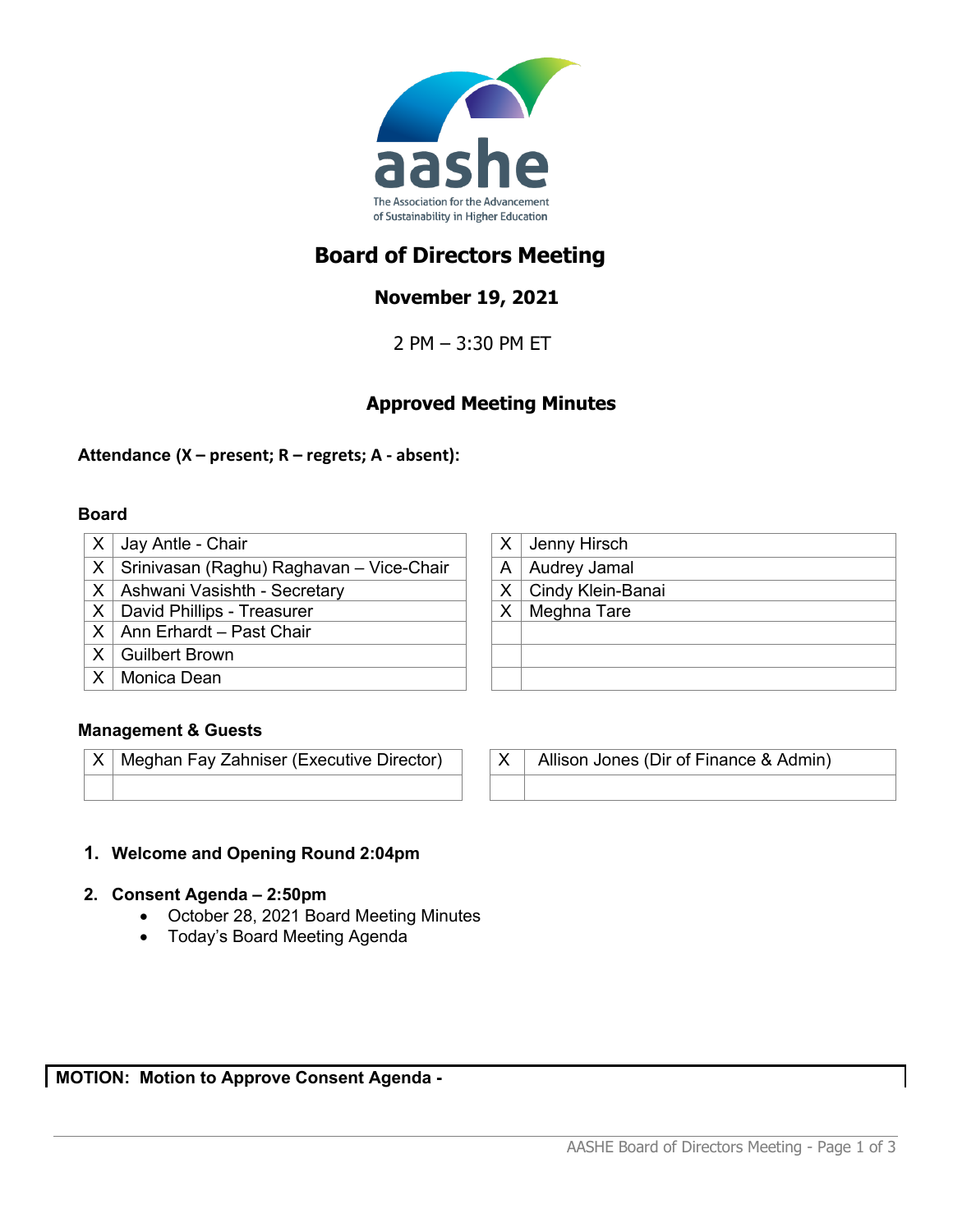#### **3. Executive Director Update & Questions – Meghan**

#### **4. Governance Committee – time stamp**

- **Bylaw Update**
- **Election Results – Board affirmed election results 2:40pm**
	- o Meghan shared election results Francois Miller, McGill University, Rania Assariotaki, The American College of Greece. She suggested the board appoint Lauren Forbes. Raghu wants to hold off on appointing the next director. He has someone he is reaching out to.
	- $\circ$  Jenny recommended we review our goals the two who were elected were not DEI experts, don't bring the business perspective. We don't ask demographic questions in the applications. Jenny suggested adding a business person/funder interest separate from the DEI.
	- o **Appointments –** Need to consider appointing others who are not on the list of current candidates. Raghu wants someone who is comfortable talking about and understanding structural systems of racism, patriarchy, poverty, hunger, gender, etc. Get beyond recycling. David & Meghna said we've been talking about this for over a year. Raghu emphasized how difficult it is to get people to get on the board – people of color are hesitant to and are leery of sustainability organizations.
		- Next steps on appointments Jenny & Raghu to get together and come up with a strategy for figuring our appointments. Want this person to be on board before end of Q1 2022.
		- Jay discussed adding someone from the business community. Aramark candidate could be an issue for our members. Jenny wanted to know if Meghan is interested in adding a business person to the board. Sustainable business centers or sustainable business networks or associations may be worth considering.
		- Direction to Meghan tell them they were not elected and tell the others that they were not elected.

#### **5. Finance Committee – 2:55pm**

#### • **Update on Budget for 2022 –**

- $\circ$  Jenny the board doesn't need to decide on what we do on conferences, that is staff decision.
	- § If Equity is our starting point on the budget? How would that influence our budget discussion?
- $\circ$  Jay board is responsible for the financial status of AASHE.
	- § **Meghan – budget priorities**
	- Education we are thinking about making an investment of a platform (software) for our education offerings.
	- HR investment, IT investments
- o Will present an updated budget in early December for approval
- $\circ$  Kimberly is doing a deep dive into an in-person meeting and what is involved. Everything is more expensive across the board for an in-person event.
- $\circ$  Membership is split on conference 50% in-person and 50% virtual